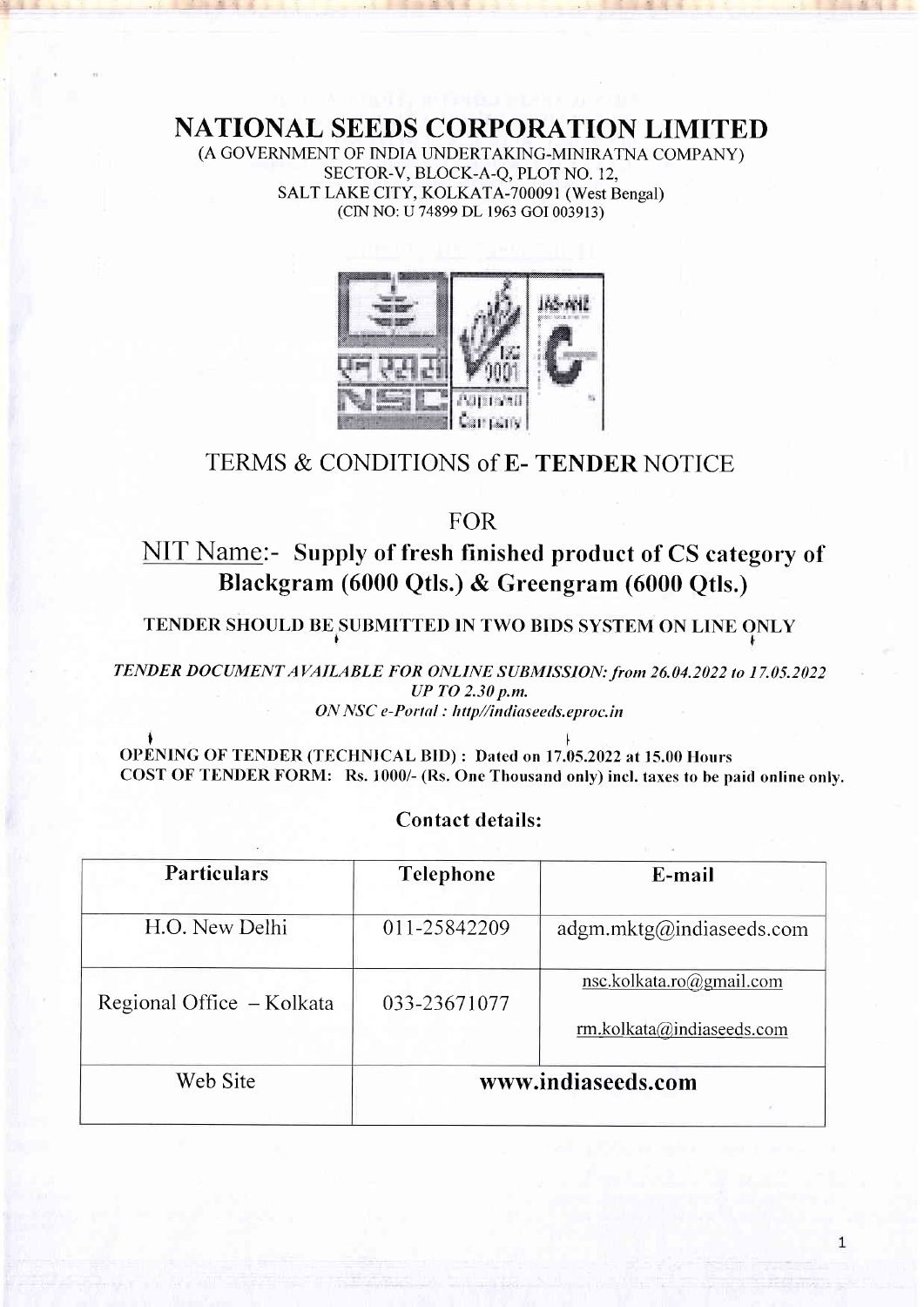# NATIONAL SEEDS CORPORATION LIMITED (A GOVERNMENT OF INDIA UNDERTAKING) SECTOR-V, BLOCK-A-Q, PLOT NO. 12, SALT LAKE CITY, KOLKATA-700091 (West Bengal) (CIN NO; U7 4899DL I 963GOI00391 3)

# TENDER DOCUMENT INDEX

|                         | <b>INDEX</b>                                                            |          |  |  |  |
|-------------------------|-------------------------------------------------------------------------|----------|--|--|--|
| <b>SN</b>               | <b>Description</b>                                                      | Page No. |  |  |  |
| $\mathbf{1}$            | Notice Inviting E-Tender (NIT)                                          | 3        |  |  |  |
| $\overline{2}$          | Instruction to Tenderer - ONLINE MODE                                   | $4 - 5$  |  |  |  |
| $\overline{\mathbf{3}}$ | G.<br>Terms & conditions<br>d a Web yirka yin kuma isa kiliyete katalog | $6-9$    |  |  |  |
| $\overline{4}$          | Requirements of technical bid                                           | 10       |  |  |  |
| 5                       | 计<br>Format of Price Bid                                                | 11       |  |  |  |
| 6                       | Check list for Technical Bid evaluation                                 | 12       |  |  |  |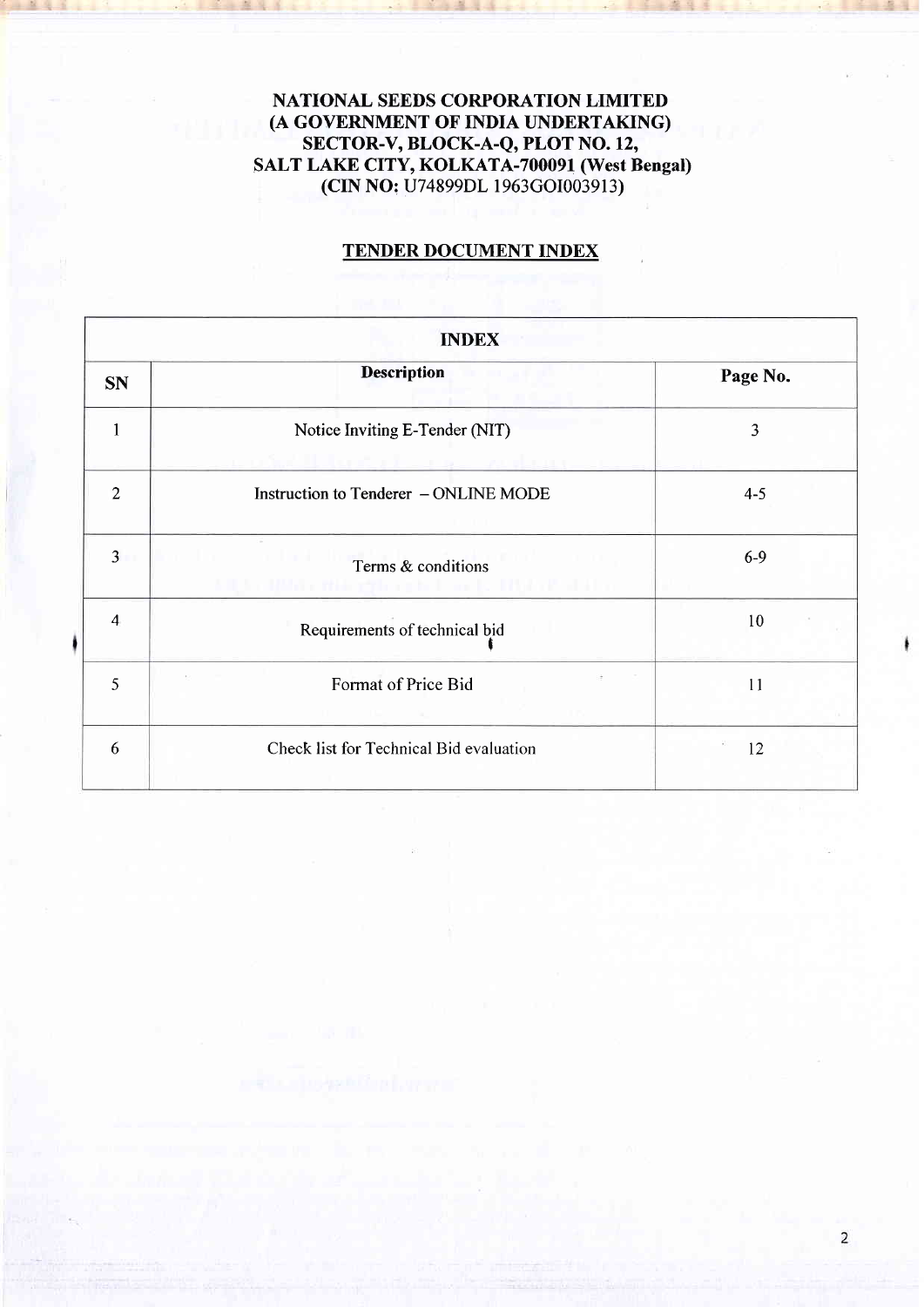# NATIONAL SEEDS CORPORATION LIMITED (A GOVT. OF INDIA UNDERTAKING MINIRATNA COMPANY) REGIONAL OFFICE: KOLKATA - 700091 (WB) (CIN No: U 74899 DL 1963 cOI003913)

#### No: Prod n-02lNSC-KOLl2022-23 | Dated: 26.04.2022

#### '' E- TENDER NOTICE ''

National Seeds Corporation Ltd. (NSC) , REGIONAL OFFICE , KOLKATA-700091 (West Bengal) invites online e-tenders (in Two Bid System) for Supply of fresh finished product of CS category of Blackgram (6000 Qtls.) & Greengram (6000 Qtls.) as detailed below:-

1. Name of Work

Supply of fresh finished product of CS category of Blackgram (6000 Qtls.) & Greengram (6000 Qtls.)

- 2. Supply Location
- 3. Supply Period 4. Earnest Money Within 7-10 days from the date of placement of confirmed order Rs.2,00,000/- (Rupees Two Lakh only) to be paid online.
- Rs 1000/- (Rupees One Thousand only) to be paid online 5. Tender cost Last Date & Time for

Ex-Godown

submission of tender

17.05.2022 up to 14.30 hours.

- 7. Date & Time for opening of  $17.05,2022$  at 15.00 hours. Technical Bids
	- 1. Tender document will be available on NSC e-Portal:https://indiaseeds.eproc.in Up to 17.05.2022 till 14.30 hours for up loading .
	- 2. The eligibility criteria for participation are given in the tender document.
	- 3. Parties participating for Tender, EMD amount should be submitted online along with cost of tender document.
	- $\mu$ . (Technical bid) may be opened on 17.05.2022 at 15.00 hours. (Price bid) will be opened on suitable date  $\&$  time.
	- 5. Tenderer should submit both Technical bid and Price bid strictly as per instructions to tenderers given in the tender documents.
	- 6. Tender not accompanied with requisite amount of EMD  $&$  Tender cost and not submitted as per instructions contained in the tender document are liable for reiection.
	- 7. The Corporation reserves the right to accept or reject any/all tenders without assigning any reasor whatsoever and decision of the Corporation shall be final and binding on tenderer.

 $(P.K.Patnaik)$ 

Regional Manager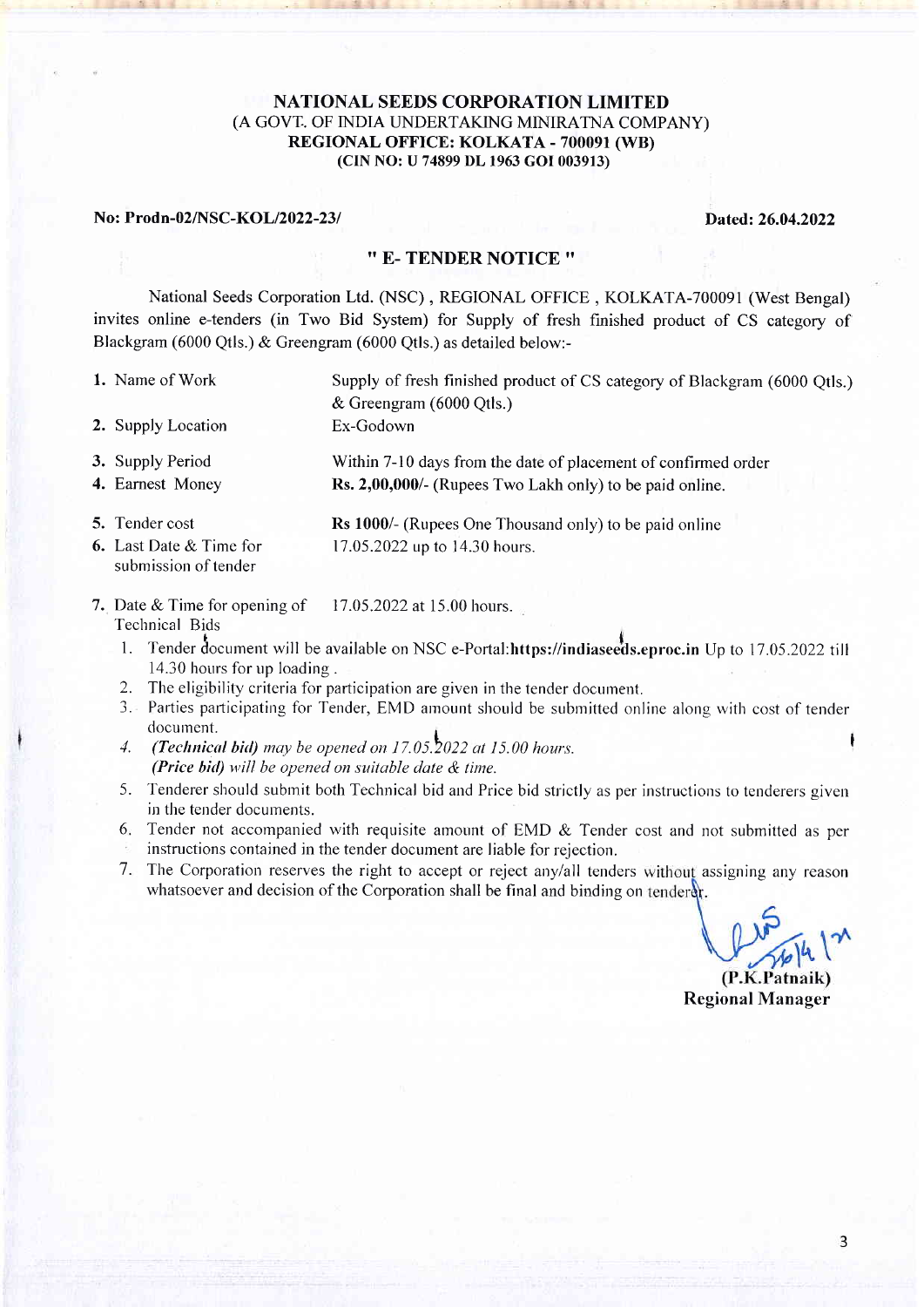#### INSTRUCTIONS TO BIDDER - ONLINE MODE

#### DEFINITIONS:

. Cl India Private Limited: Service provider to provide the e-Tendering Software.

. NSCL e-Procurement Portal: An e-tendering portal of National Seeds Corporation Limited ("NSCL") introduced for the process of e-tendering which can be accessed on https ://indiaseeds.eproc.in.

#### ACCESSING / PURCHASING OF BID DOCUMENTS :

. It is mandatory for all the bidders to have Class-III Digital Signature Certificate (With Both DSC Components, i.e. Signing & Encryption) from any of the licensed Certifying Agency under CCA, Ministry of Electronics and Information Technology, Government of India to participate in e-tendering portal of NSCL. Bidders can see the list of licensed CA's from the link www.cca.gov.in C1 India Pvt. Ltd. also facilitate Class III Digital Signature Certificate (With Both DSC Components, i.e. Signing & Encryption) to the bidders. Bidder may contact Cl India Pvt. Ltd. at mobile no. +91-8130606629 for DSC related queries or can email at vikas.kumar@c 1 india.com

. To participate in the e-bid, it is mandatory for the Applicants to get themselves registered with the NSCL e-Tendering Portal (https://indiaseeds.eproc.in) to have a user ID & Password which has to be obtained by submitting a non-refundable annual registration charges of Rs. 3416/- inclusive of all taxes through online mode. Validity of Registration is 1 year.

The amendments / clarifications to the tender, if any, will be posted on the NSCL e-Tendering Portal (https://indiaseeds.eproc.in).

To participate in bidding, bidders have to pay.EMD (refundable) as per the amount tmentioned in the tender document online through NEFT/RTGS after generating E-challan from https://indiaseeds.eproc.in.

. To participate in bidding, bidders have to pay Tender Processing Fee of Rs. 570/ inclusive of all taxes (Non-refundable) through online mode (internet banking/debit card/credit card).

The Bidder may modify or withdraw their bid after submission prior to the Bid Due Date. No Bid shall be modified or withdrawn by the Bidder after the Bid Due Date and Time.

. Both'EMD' and'Tender Document Fee' are mentioned in individual tender document as published at NSCL e-Tendering Portal (https://indiaseeds.eproc.in).

. For helpdesk, please contact e-Tendering Cell and Help Desk Support Monday to Friday Ph: 0124-4302033/36/37, nsclsupport@c1india.com.

. It is highly recommended that the bidders should not to wait till the last date of bid submission to avoid complications like intemet connectivity issue, network problems, system crash down, power failure, browser compatibility issue, system compatibility issue, improper digital signature certificate problem etc. In view of this context, neither M/s National Seeds Corporation Limited nor M/s. C1 India Pvt. Ltd will be responsible for such eventualities.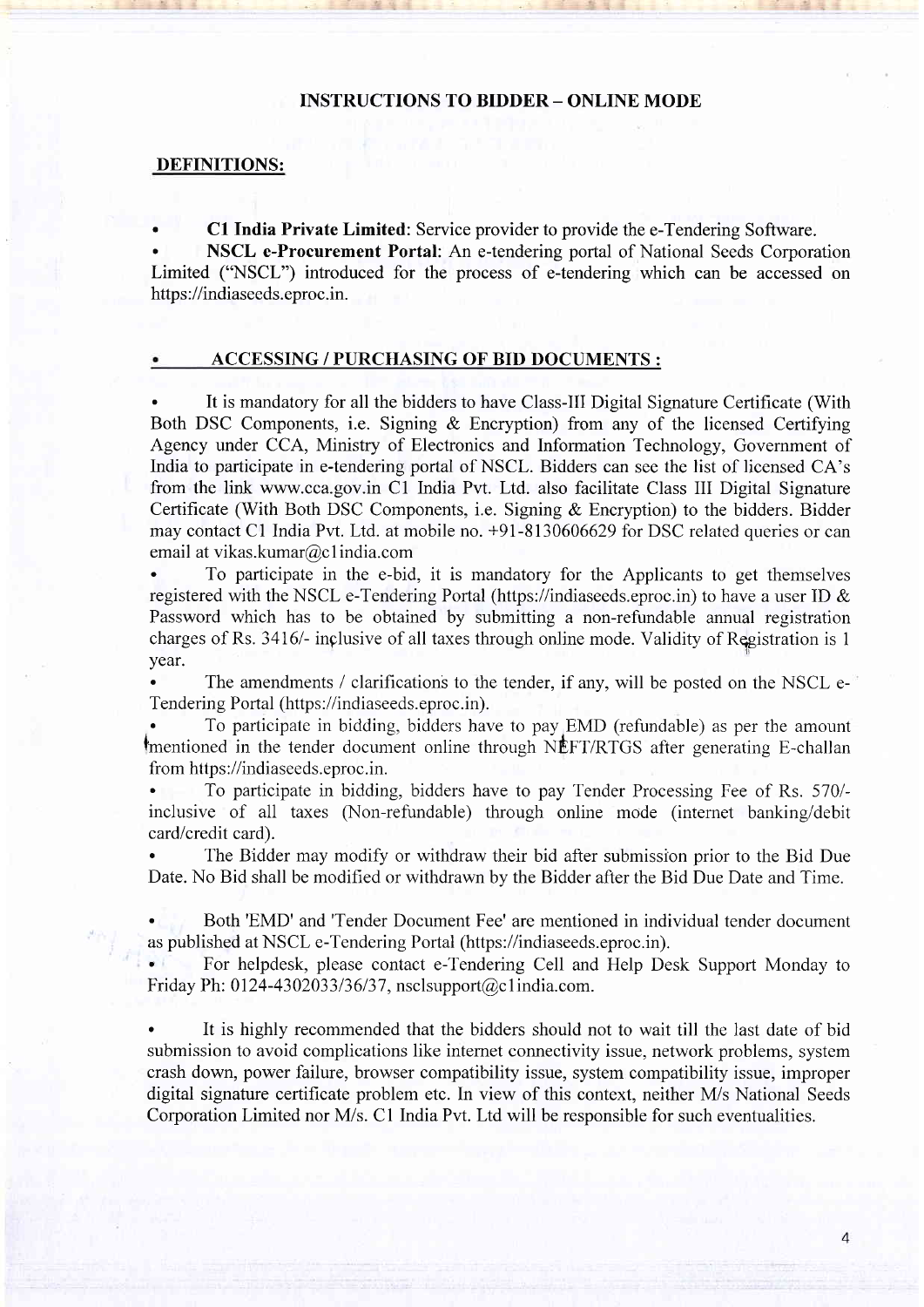#### II. P REPARATION & SUBMISSION OF APPLICATIONS:

. Detailed NIT may be downloaded from NSCL e-tendering portal and the Application may be submitted compulsorily online mode following the instructions appearing on the screen / NIT.

. Vender can pay tender document Fee as per tender document online through Intemet Banking / Debit Card / Credit Card.

A Vendor manual containing the detailed guidelines for e-tendering system is also available on the portal.

# III. M ODIFICATION / SUBSTITUTION / WITHDRAWAL OF BIDS :

. The Bidder may modify, substitute or withdraw it's e-bid after submission prior to the Bid Due Date. No Bid shall be modified, substituted or withdrawn by the Bidder on or after the Bid Due Date.

. Any alteration/ modification in the Bid or additional information supplied subsequent to the Bid Due Date, unless the same has been expressly sought for by the NSCL, shall be disregarded.

. For modification of e-bid, bidder has to detach its old bid from e-tendering portal and upload/ resubmit digitally signed modified bid.

. For withdrawal of bid, bidder has to click on withdrawal icon at e-tendering portal and can withdraw it's e-bid.

# IV. OPENING AND EVALUATION OF APPLICATIONS :

. Opening of Applications will be done through online process. However, Corporation reserves the right for evaluation and decision based on tender submitted online.

. NSCL shall open documents of the Application received in electronic forrn of the tender on the Application due date i.e. in the presence of the Applicants who choose to attend. NSCL will subsequently examine and evaluate the Applications in accordance with the provisions set out in the Tender Document.

. The price bid will be opened of the responsive applicants. The date of opening of price bid will be notified later on.

#### . DISCLAIMER :

The vender must read all the instruction in the RFP and submit the same accordingly.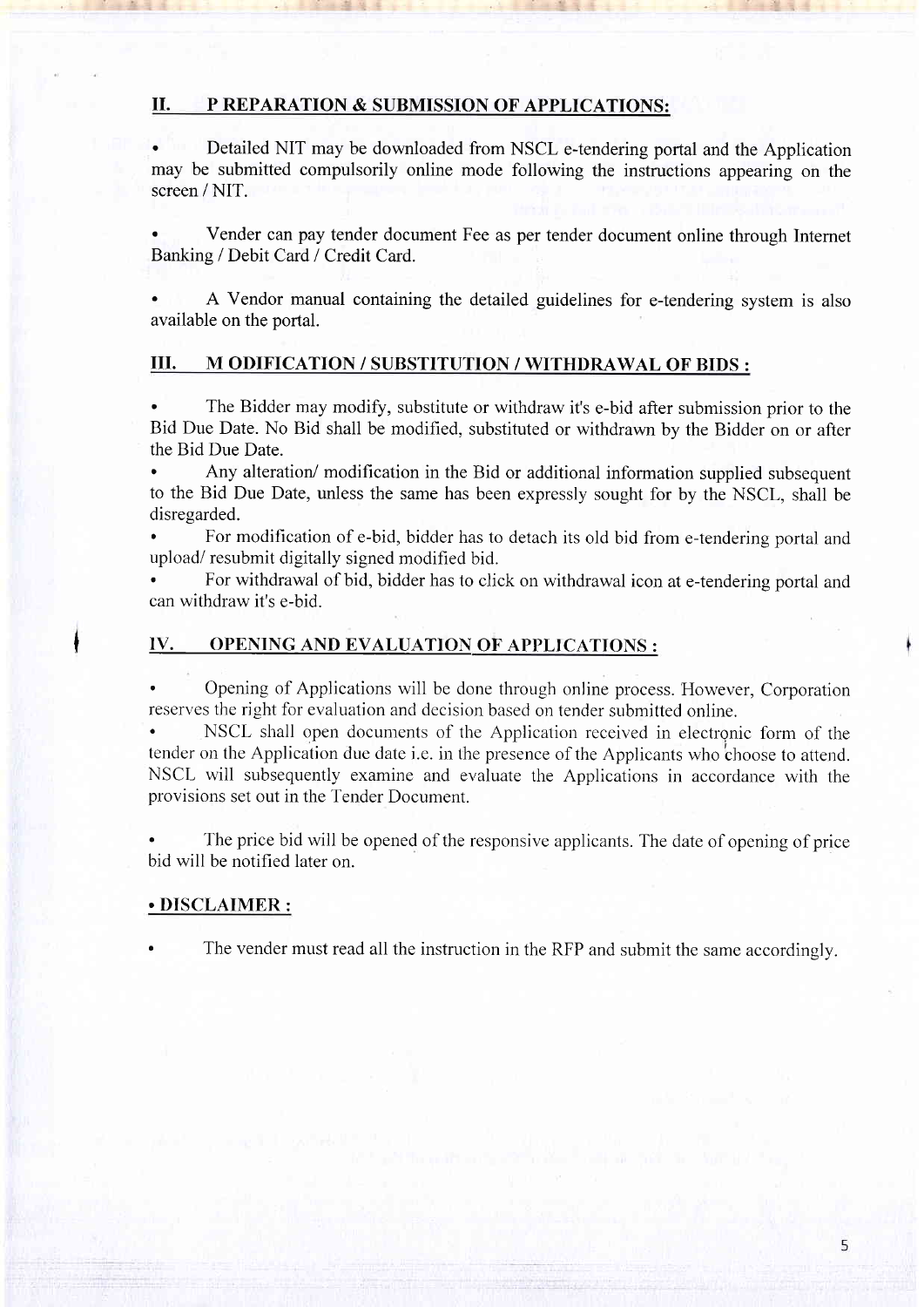# INVITATION OF COMPETITIVE BID FOR PURCHASE OF SEED

National Seeds Corporation Limited(NSC) intends to purchase the following quantity of Certified Sccd, duly packed and tagged in NSC bags; from reputed seed producers/organizers/firms/cooperative societies and seed companies for sowing during Kharif 2022 through online tender under two bid system.

| S.<br>No. | Crop      | <b>Variety</b>   | <b>Class</b> | Quantity<br>(in Qtls.) |
|-----------|-----------|------------------|--------------|------------------------|
| 1.        | Blackgram | <b>PU-31</b>     | <b>CS</b>    | 6000                   |
|           |           | <b>MASH-114</b>  |              |                        |
|           | Greengram | <b>IPM-02-03</b> | CS           | 6000                   |
|           |           | IPM-02-14        |              |                        |
|           |           | <b>Total</b>     |              | 12000                  |

- l. Tender document will be available on NSC e-Portal:https://indiaseeds.eproc.in upto 2:30 PM of 17.05.2022 for uploading.
- 2. Parties participating for tender will submit Tender fee as well as EMD online.

# TERMS AND CONDITIONS:

1. Rate shall be quoted in Rs./Qtl. on 'Ex-Godown' basis for finally cleaned/graded, tested and packed quantity in NSC packing (exclusive of bag weight). The rate shall be all inclusive and no other claim on account of taxes etc., if any, leviable shall be enterlained.

The tender shall be accompanied with tender fee (non-refundable) of Rs. 1000/- & interest free EMD of Rs. 2,00,000/- (Rupees Two Lakh Only) to be deposited online.

Tender without tender fee and EMD will be rejected. EMD of unsuccessful tenderers accept the lowest bids whose offers total to I00% tendered quantity, will be retured through account payee cheque/RTGS within 45 days of tender opening. Outstanding amount if any of the tenderer with NSC will not be considered as EMD.

Micro small enterprises MSE's registered with NSIC or any other body specifred by Ministry of MSME, for such works are exempted from payment of Tender fee as well as EMD. Security deposit however, will have to be deposited in the case of grant of work.

2. The technical bids will be opened on 17.05.2022 at 03:00 p.m. in Regional Office, Kolkata followed by opening of price bids of those tederers who qualify technically.

# 3. Price Negotiation : In the event of quoted price not being justifiable by management , negotiation can be called for with L-l party.

- 4. In case L-l bidder fails to supply the total required quantitites, the NSC will split the order among next two or more tenderers and any counter offer made thereafter by L-2, L-3, etc. shall not be treated as deemed to be negotiations.
- 5. In case L-l bidder fails to supply the seed due to any reason then NSC reserves the right to place order with L-2 party. In such cases the EMD of L-1 party will be forfeited and the party will be black listed by NSC.
- 6. The tenderer will submit a properly labeled/sealed representative sample of lKg. seed of each variety of crop at the time of finalization of the bid.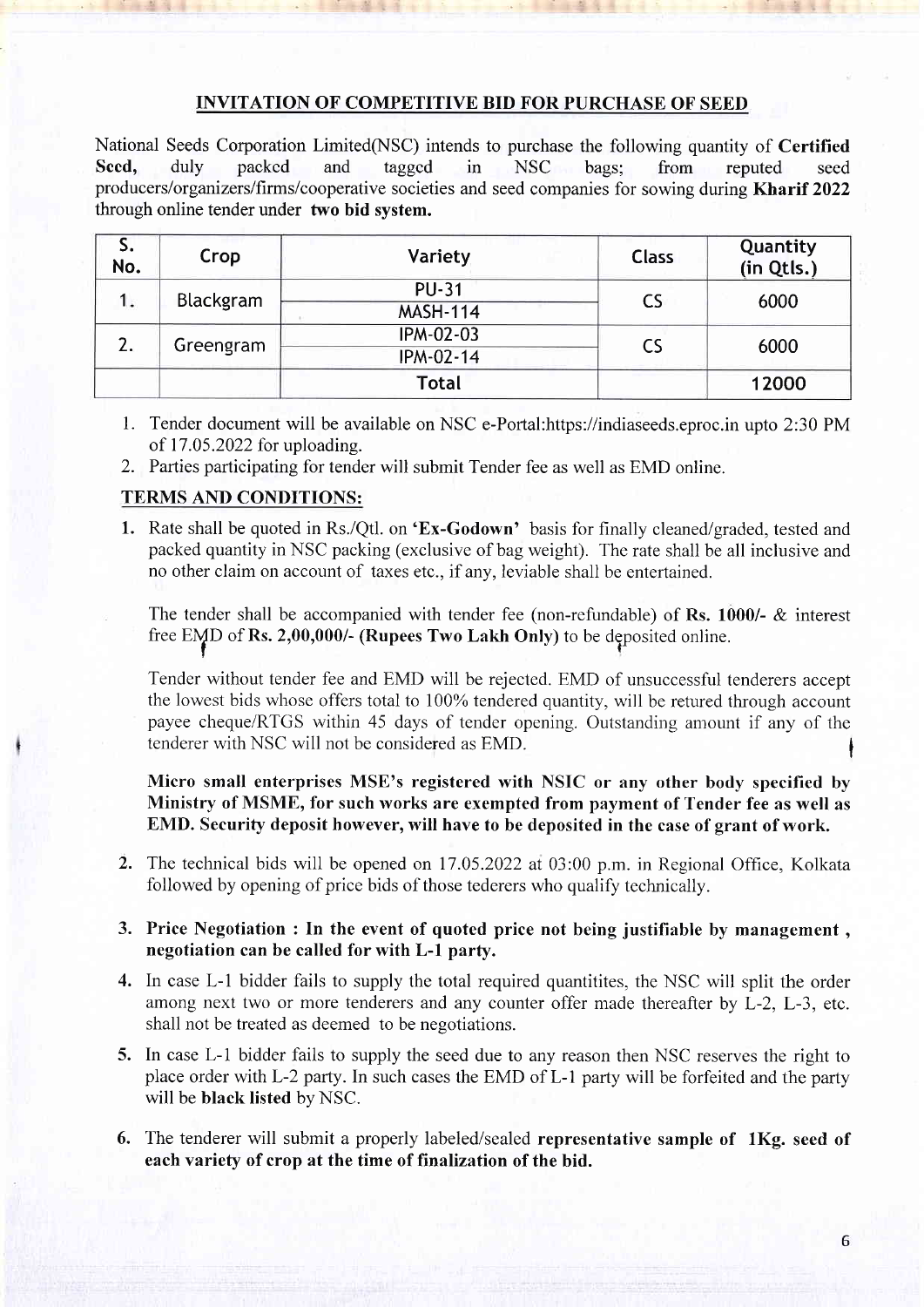- 7. The tenderer's offer shall be valid for at least 180 days and supply will be completed within 7-10 days from the date of placement of confirmed order.
	- 8. (a) NSC will issue letter of Intent / Purchase order to the successful bidders immediately on taking decission on the offers. NSC shall also issue need based demand Letter/ despatch order. Supply Shall commence on 5<sup>th</sup> day of demand letter/despatch order issued by NSC and should be completed within stipulated period or cut-off date. NSC will not be responsible for supply beyond the stipulated time.
	- (b) The supplier shall sign an agreement on receipt of Letter of Intent/ Purchase Order within 5 days and remit security deposit as per clause 11 of terms and condition.
- 9. Failure to deliver less than 90% of approved quantity, penalty shall be imposed by NSC  $\omega$ 10% of the value of the shortfall beyond 90Yo in the supply at the rate agreed to. For delayed supplies, a penalty of Rs. 1% of value of seed delivered late per week or part thereof limited to 5%. However, NSC shall be free to take other remedial measures like cancellation of order, purchase from other source at the risk  $\&$  cost of supplier.
- 10. The successful tenderer shall remit interest free Security Deposit Rs. 5,00,000/- (Rupees Five Lakh only) in the form of Demand Draft drawn or through RTGS in favour of National Seeds Corporation Ltd., Kolkata. This deposit shall be remitted within five working days from the date of receiving the NSC's purchase order/ intimation. Failure to remit the Security Deposit will imply forfeiture of EMD. The EMD deposited alongwith the tender will be adjusted against security deposit. The bid security may also be accepted in the fonn of Insurance Surety bonds, Fixed Deposit receipt, Banker's cheque or Bank Guarantee from any of the commercial banks. <sup>I</sup>
- 11. The successful tenderer shall at his own cost will execute an agreement with NSC on nonjudicial stamp paper of required value preferably  $\text{Rs.}-100$ /- for arranging the supply as per these terms and conditions, signing on each page of the Terms and Condition and submit the same to NSC alongwith the Security Deposit.
- 12. The Seed shall be processed and packed as per NSC's requirement at the supplier's premises at his cost and expense. NSC shall have the right to inspect the operation from time to time.
- 13. The tenderer will arrange for the SCA'a permission for packing the offered/accepted quantity in NSC bags supplied by NSC, while NSC will issue Ietter to SSCA for the same, if required.
- 14. The tenderer shall make available to NSC a copy of the Release Order/Certificate issued by the State Seed Certification Agency (SSCA) for each lot delivered to NSC.
- 15. NSC may draw representative samples of seed lots offered by the tenderer for testings in own lab or any other laboratory identified by NSC. Only the lots cleared by both the SCA and NSC will be accepted by NSC. NSC will draw samples for 25% more quantity than the supply order, to ensure that in event of failure of any lot in QCL there should be no shortfall in the supply from the ordered quantity.
- 16. NSC will supply the packing material-bags and labels, while the tenderer will provide the certification tag. thread, seal and treatment material essentially and arrange the packing, sealing, labeling, tagging, stacking, weighment and loading at his own cost. In case of non-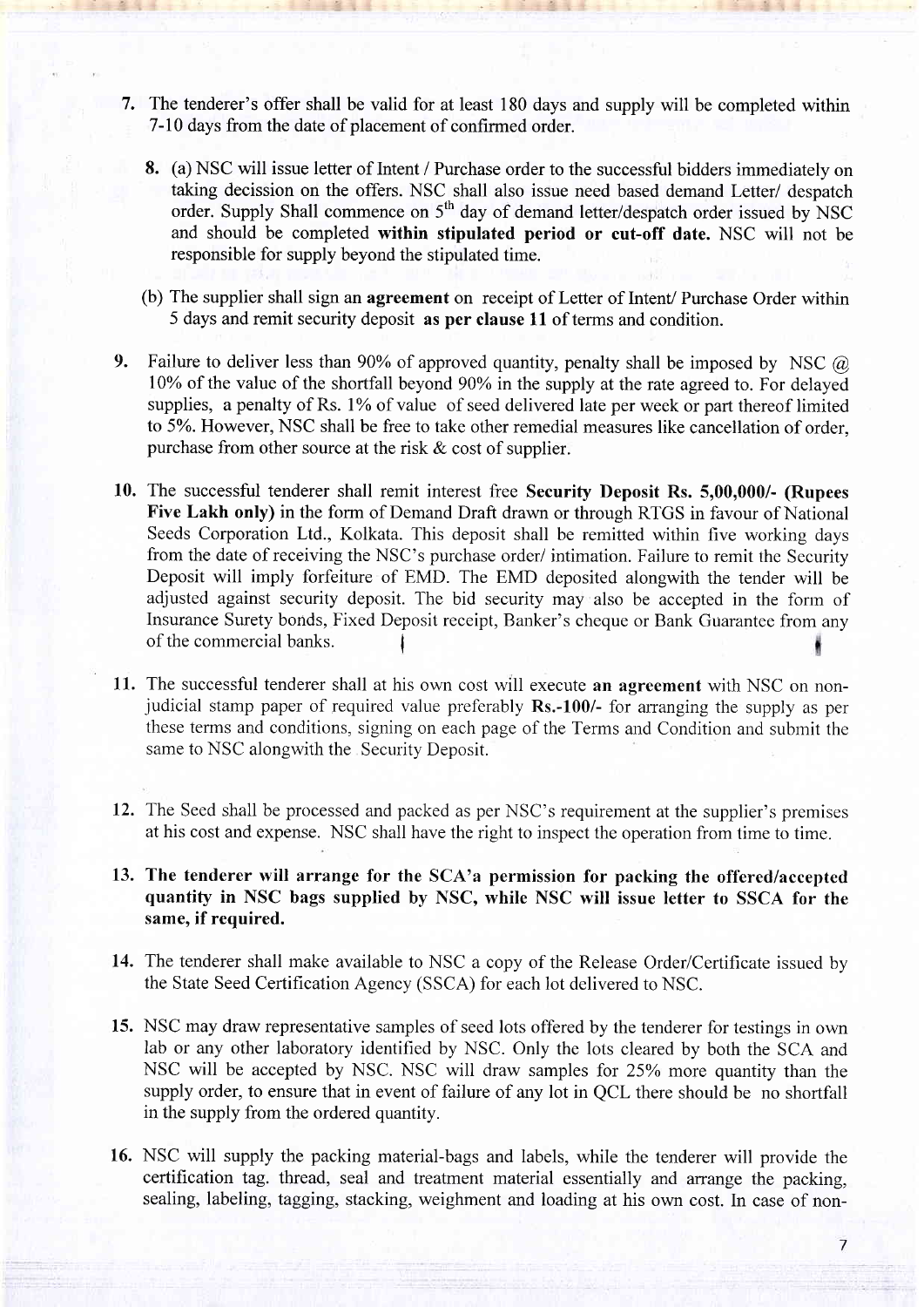readiness of the bags with NSC the tenderer may arrange printing of packing material after taking due permission from NSC and as per standard packing size prescribed by SSCA.

- 17. The seed stock shall conform to the quality specifications prescribed in the Minimum Seed Certification Standards-20l3 or as amended from time to time and shall possess good physical appearance and lusture to NSC's satisfaction.
- 18. Tenderer failure to arrange the supply as per the Terms & Conditions will entitle NSC to cancel the order and arrange the supply of material from the next party in the tender at the cost and risk of the defaulting tenderer.
- 19. NSC may increase/decrease the final requirement from the quantity in the NIT & seed shall be purchased only on need basis. Normally, the increase or decrease may not exceed 50% of the NIT quantity.
- 20. If required, NSC may repeat the order for the additional quantity within four months from the date of Security Deposit remittance with mutual consent.
- 21. 70% payment will be released through NEFT/RTGS after 30-40 days of the supply and within 30 days after the receipt of bills verified by Area Office of receiving unit subject to fulfilling the requirements set out in the Terms & Conditions.
- 22. NSC will retain 30% payment along with the Security Deposit for 120 days from the date of last supply as performance guarantee.
- 23. The Tenderer shall, at his cost, take back part or full quantity of such stock found not conforming to standard set out for the purpose.
- 24. In the event of any dispute/complaint with reference to the seed quality, if supplier is unable to prove/establish genuineness of the supplied seed, he shall bear the loss/damage, if any, sustained by NSC to the relevant extent.
- 25. Conditional offers shall not be accepted and the tenderer shall not impose any additional term & condition.
- 26. NSC reserves the right to accept / reject any or all the tenders without assigning any reason whatsoever.
- 27. In case any dispute arises between NSC and the other party due to any term or matter, both the parties will opt to resolve it through mutual understanding and discussion. In case, dispute remains even after discussion, then it shall be binding upon parties to resolve issue under the provisions of Arbitaion & Conciliation Act, 1996 as amended from time to time. Under this provision, the Chairman-cum-Managing Director, National Seeds Corporation Limited with the concurrence of both the parties shall appoint Sole Arbitrator to resolve the issue and both the parties will have to abide by the decision. The parties will bind to resolve this dispute through arbitation before going to court of law. The arbitation shall be conducted at New Delhi and shall be in English Language. The court of Delhi shall have the jurisdiction.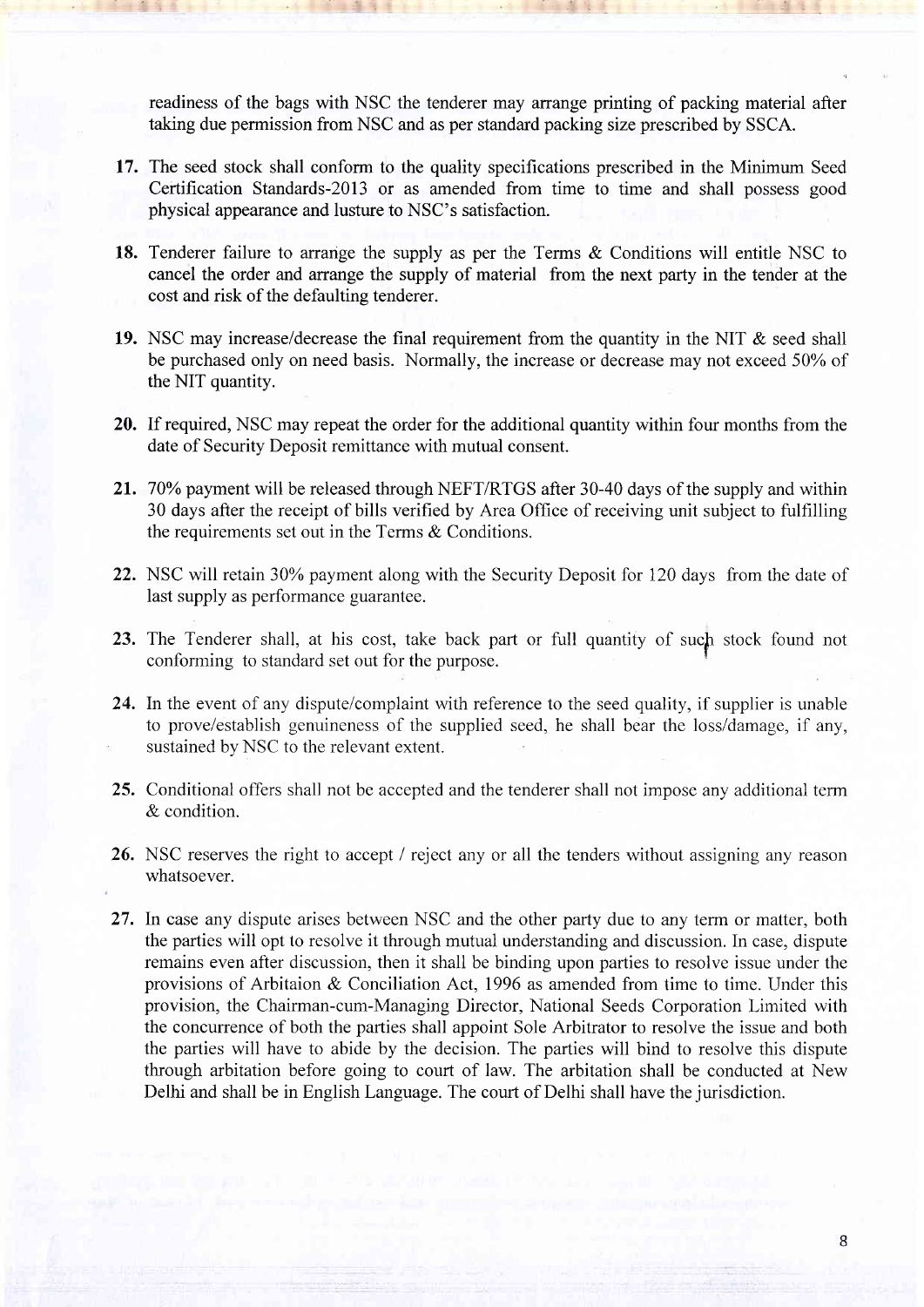# OTHER TERMS AND CONDITIONS:

- l. NSC shall not be responsible for fluctuation of the market rate of the ordered seed. The tenderer shall be required to supply the seed at agreed rate only. The agreement may be terminated at any time due to non-performance of any of the terms and conditions of the agreement to the satisfaction of the Corporation.
- 2. The NSC reserves the right to accept or reject either in full or part of the tender or all the tenders without assigning any reason. NSC further reserves the right to award contract/issue the order for supplies to more than one tenderer.
- 3. In case of dispute arising out of the contract, the partylparties shall have to agree to the decision of the sole arbitrator appointed by CMD, NSC whose decision will be binding on both the parties as stipulated in terms and condition contained in para 27 above.
- 4. The court of law situated at Delhi will have the jurisdiction in matter related this tender or and dispute during the performance of the contract.
- 5. The tenderer shall be responsible for State Sales Tax / Central Sales Tax / VAT / GST and Income Tax liabilities, if any. NSC will not carry any tax liability related with the transaction.
- 6. NSC will not be responsible for the losses incurred to the supplier/tenderer due to change in Govt. decisions, natural calamities, which are beyond the control of NSC.
- 7. Quality Control lnspectors of the concemed State may draw the isamples of stocks. In case, the stocks failed in test results, the tenderer will be responsible for the consequences of violation of Seed Act and Seed Laws and losses caused to NSC.
- 8. The weight of the seed container shall be checked at any point of transaction and in case any shortage is found in the container, NSC<sup>t</sup>will not pay any cost against such supplies and the tenderer shall be responsible for the legal consequences of Weights and Measures Department, if any.
- 9. The tenderer will have to give name of the firm, name of the processing plant, godowns, postal addresses, telephone Nos. E-Mail, name of the responsible person in the tender form itself so as to make further communication. After opening the tender, Tenderer have to check their email regularly for updates.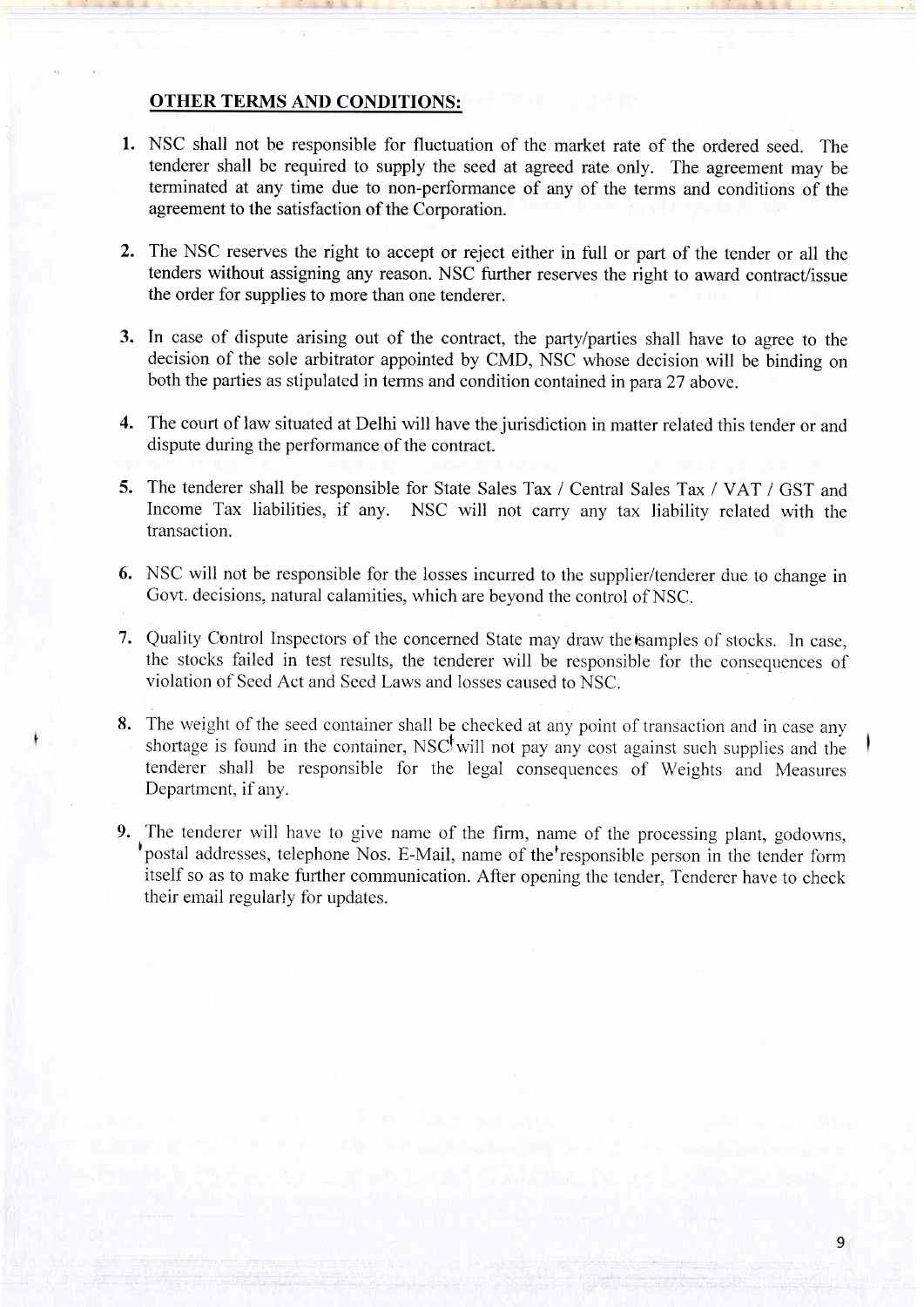#### REOUIREMENTS OF TECHNICAL BID

- l. Name & Address of the bidder with Phone No. and E-mail ID:
- 2. Seed Producer's Regn. No. with SSCA & its validity(Optional.):
- 3. Seed Processing Plant Reg. No. & its validity(Optional):

j+gJ4:ii

- 4. Seed License No. & its validity:
- 5. Seed Production Experience Years:
- 6. GST No.
- <sup>7</sup>. Details of Seed Prodn./Supply of Prev. Two Yrs.
- 8. Valid certificate of MSE's registered with NSIC or any other body specified by Ministry of MSME (If applicable).
- 9. Details of Tender fee/EMD:
- 10. Photocopies of above items to be uploaded.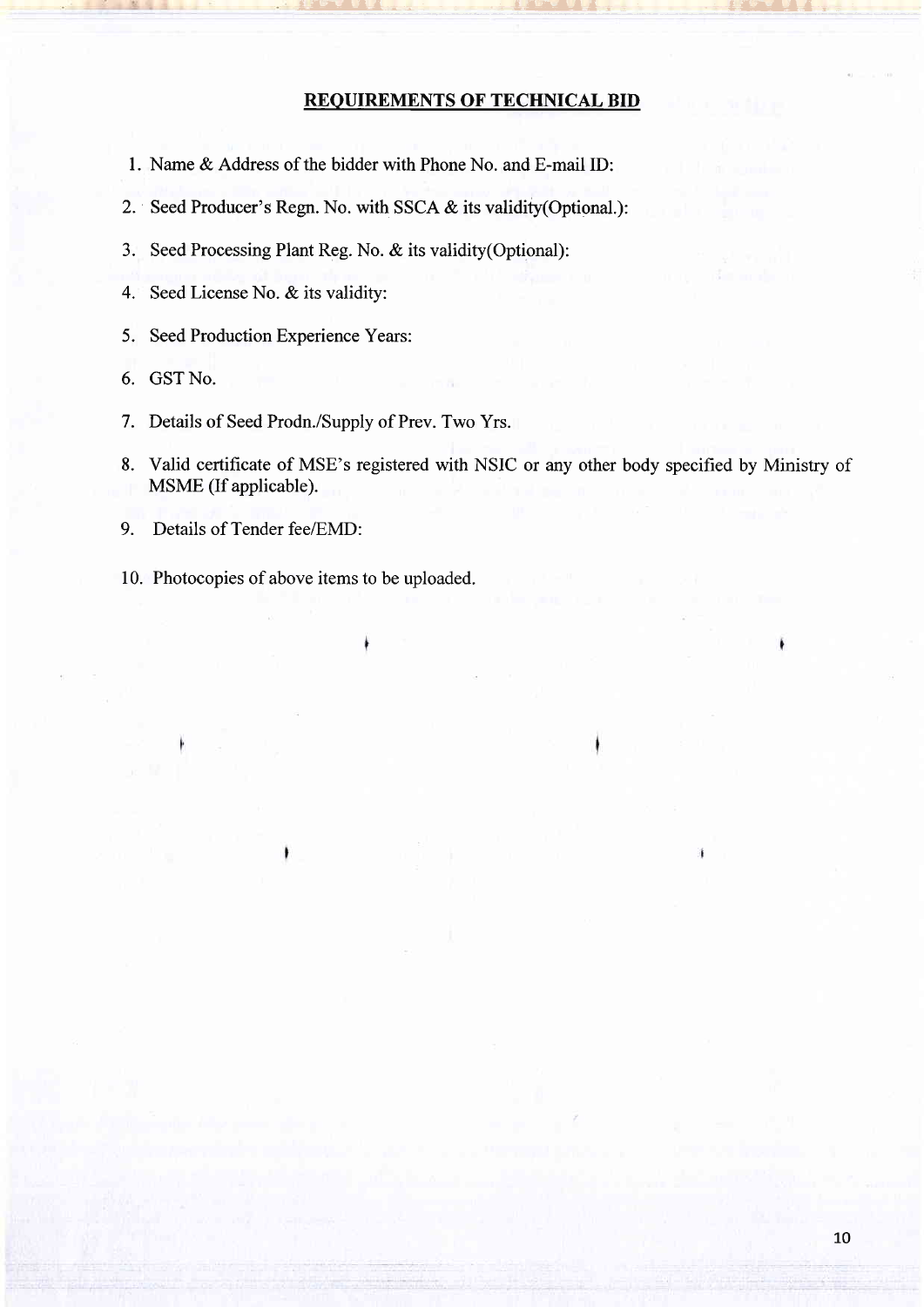| S.<br>No. | Crop      | Variety                 | Class     | Quantity<br>Offered<br>(Qtls.) | Location of the<br>stock/ Godown | Rate Rs. per Quintal for<br>final packed seed quantity<br>in NSC's Bag (standard<br>size) when packing<br>material is provided by<br>NSC.<br>Ex-Godown |
|-----------|-----------|-------------------------|-----------|--------------------------------|----------------------------------|--------------------------------------------------------------------------------------------------------------------------------------------------------|
| 1.        | Blackgram | PU-31                   | <b>CS</b> |                                |                                  |                                                                                                                                                        |
|           |           | <b>MASH-114</b>         | <b>CS</b> |                                |                                  |                                                                                                                                                        |
| 2.        | Greengram | $\textdegree$ IPM-02-03 | CS        |                                |                                  |                                                                                                                                                        |
|           |           | <b>IPM-02-14</b>        | <b>CS</b> |                                |                                  |                                                                                                                                                        |

# PRICE BID FORMAT <u>(TO BE SUBMITTED IN FINANCIAL BID PART IN ONLINE FORM ONLY)</u>